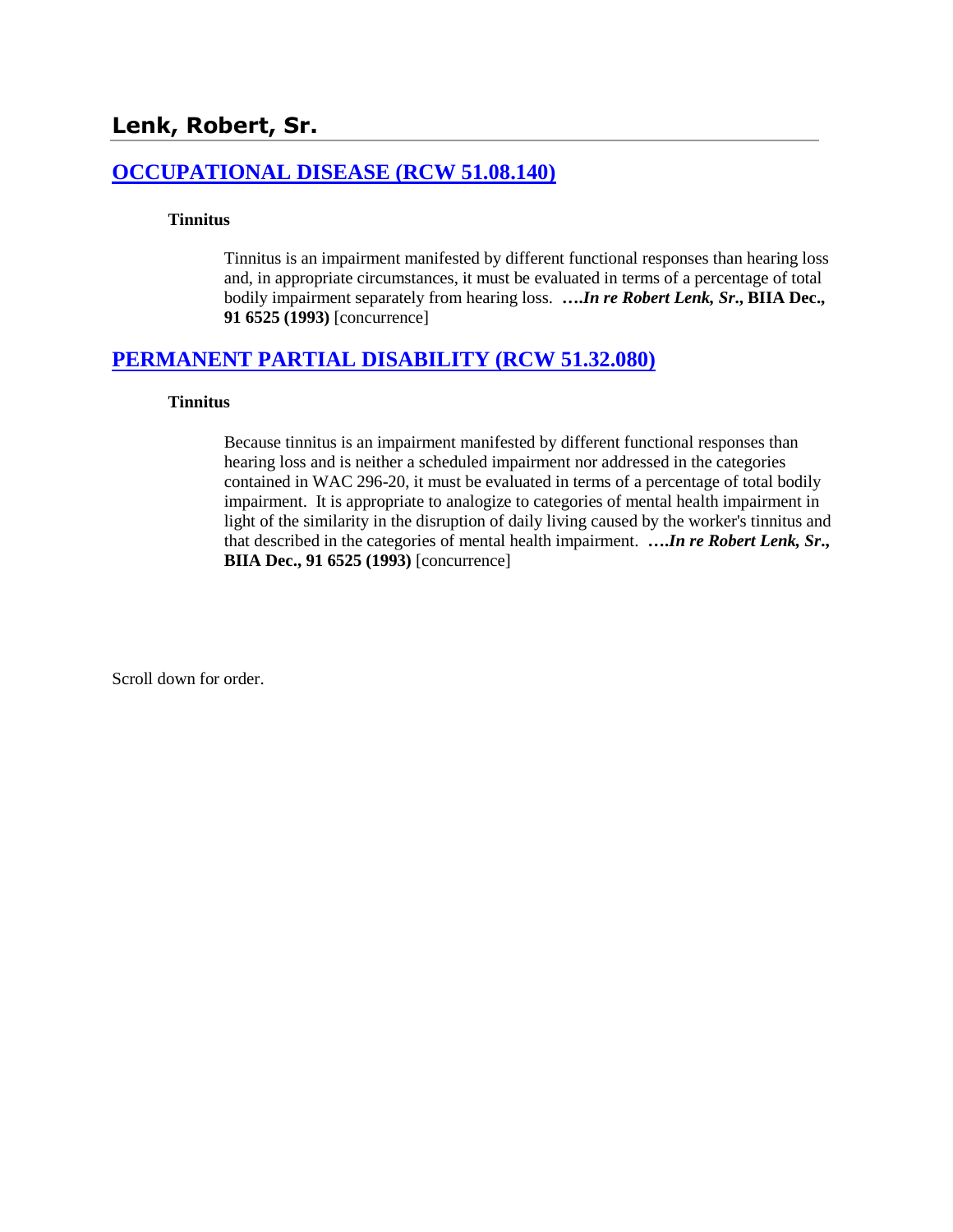## **BEFORE THE BOARD OF INDUSTRIAL INSURANCE APPEALS STATE OF WASHINGTON**

**)**

**)**

**IN RE: ROBERT K. LENK, SR. )**

**DOCKET NO. 91 6525**

**CLAIM NO. N-048062 ) DECISION AND ORDER**

APPEARANCES:

Claimant, Robert K. Lenk, Sr., by Rumbaugh & Rideout, per Teri L. Rideout

Employer, Western Wright Marine, Inc., by Edward S. Wright

Department of Labor and Industries, by Office of the Attorney General, per Thomas L. Anderson and Tyler M. Johnson, Assistants

This is an appeal filed on behalf of the claimant, Robert K. Lenk, Sr., on December 4, 1991 from an order of the Department of Labor and Industries dated November 25, 1991. That order affirmed a prior Department order dated June 28, 1991 which closed the claim with a permanent partial disability award equal to 28.43% of complete hearing loss in both ears. **REVERSED AND REMANDED.**

# **PROCEDURAL AND EVIDENTIARY MATTERS**

Pursuant to RCW 51.52.104 and RCW 51.52.106, this matter is before the Board for review and decision on a timely Petition for Review filed by the employer, Western Wright Marine, Inc., to a Proposed Decision and Order issued on February 4, 1993 in which the order of the Department dated November 25, 1991 was reversed and the claim remanded to the Department with directions to pay the claimant a permanent partial disability award equal to 28.43% of complete hearing loss in both ears, to accept the claimant's tinnitus condition as an occupational disease, to pay the claimant a permanent partial disability award for his tinnitus equal to 10% as compared to total bodily impairment, and to thereupon close the claim.

The Board has reviewed the evidentiary rulings in the record of proceedings and finds that no prejudicial error was committed and said rulings are hereby affirmed.

The sole issue on which evidence was presented in this case is whether the claimant is entitled to a permanent partial disability award for his occupationally-related tinnitus, in addition to his award for bilateral partial hearing loss, the amount of which is not in dispute. Our industrial appeals judge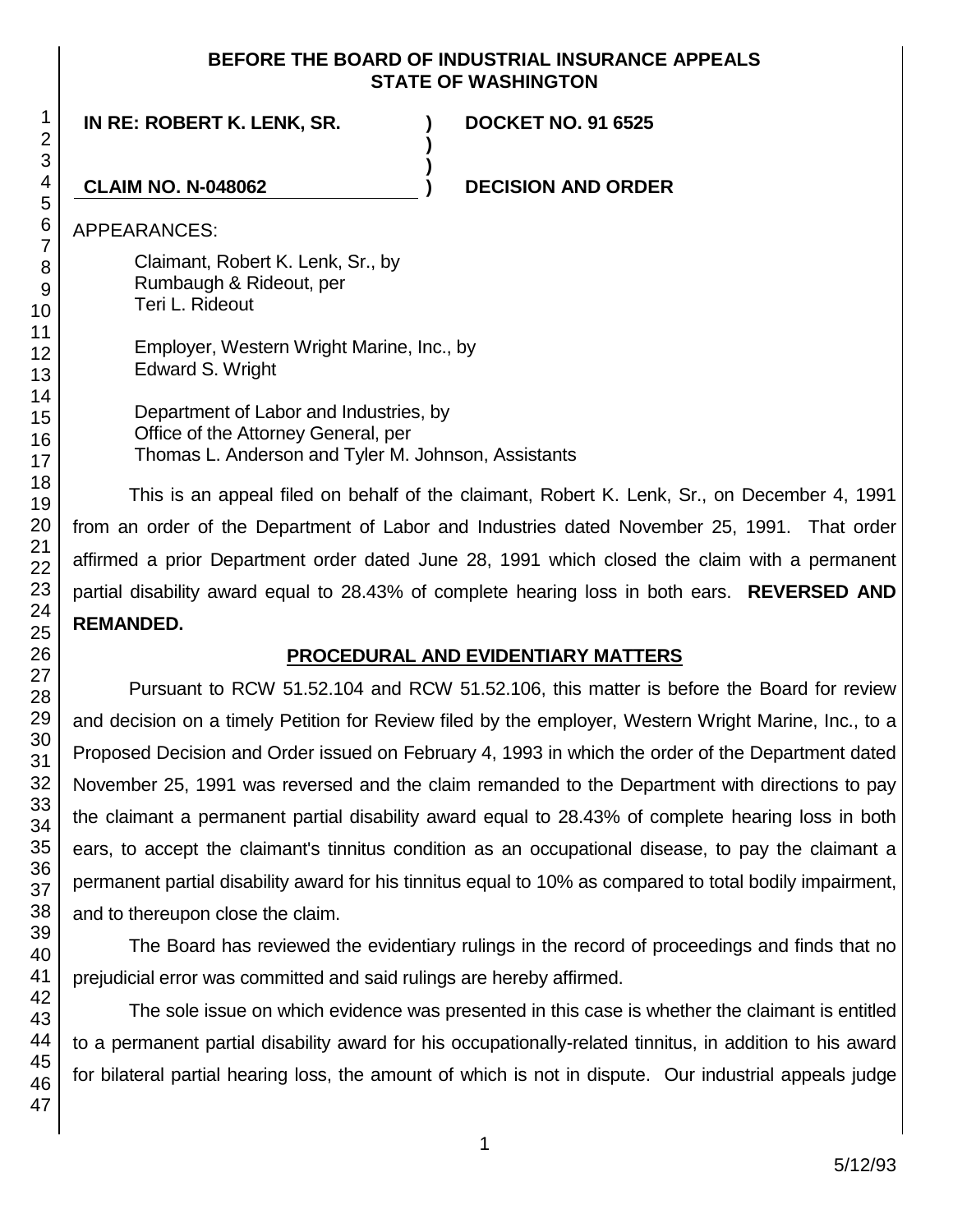concluded that the tinnitus condition warrants a permanent partial disability award equal to 10% as compared to total bodily impairment. While we agree with this ultimate determination, we feel it is necessary to further explain the reasons for our decision. We also feel compelled to respond to the employer's contention in his Petition for Review that his company should not be held solely responsible for the claimant's hearing impairments.

#### **DECISION**

The claimant, Robert K. Lenk, Sr., is a 53 year old man who has worked for over 30 years as a machinist. The majority of such work was in California, but his most recent years of machinist jobs were in this state after he moved here in 1982. He worked as a machinist into early 1991. Although his employment exposed him to high noise levels, he did not use protective hearing devices except on an intermittent basis. Over the years, the claimant experienced a gradual decrease in his hearing. In early 1988, after commencing work at Western Wright Marine, Inc., Mr. Lenk also began to notice a high-pitched ringing noise in his ears. In September of 1990 the claimant was examined by Shahn Divorne, a licensed hearing aid specialist. Mr. Divorne tested the claimant for hearing aids and referred him to Dr. Gordon G. Thomas, an otolaryngologist, to evaluate Mr. Lenk's complaints of hearing loss and ringing in the ears.

Dr. Thomas first saw the claimant on September 19, 1990. At that time, an audiogram was performed which revealed binaural noise-induced hearing loss at the frequencies from 1,500 to 4,000 hertz, with recovery at the 6,000 hertz level. To measure the ringing in the claimant's ears, Dr. Thomas also had the claimant undergo a masking test. This test showed an intensity or volume of the ringing of 94 decibels bilaterally at the high-pitch frequency of 8,000 hertz. Based on these examinations, Dr. Thomas diagnosed the claimant with neurosensory hearing loss and also bilateral tinnitus, both of which he related to occupational exposure. To treat these conditions, the claimant was provided hearing aids which were also fitted with masking devices. These improved his hearing, but not his high-pitched tinnitus problem.

In October of 1991, the claimant was examined by Dr. William Ritchie, also an otolaryngologist, at the request of the Department of Labor and Industries. Dr. Ritchie performed a series of audiometric studies which showed bilateral sensorineural hearing loss with normal levels of speech recognition and discrimination. Dr. Ritchie rated the claimant's percentage hearing impairment based on measurements at the 500, 1,000, 2,000, and 3,000 hertz levels in accordance with the American Medical Association's Guide to the Evaluation of Permanent Impairment (AMA Guidelines). While Dr.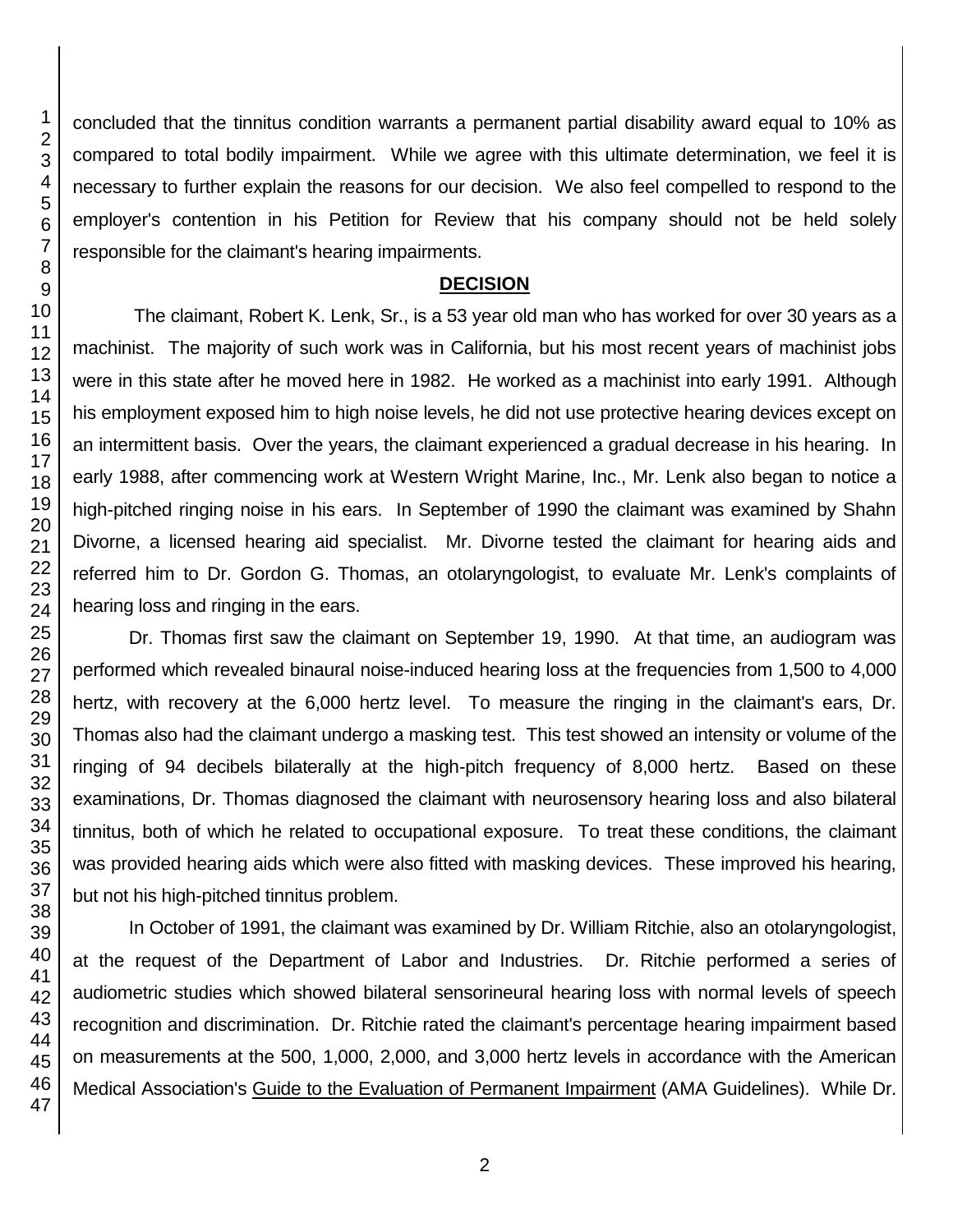Ritchie also diagnosed noise-induced binaural tinnitus, he did not provide a separate rating for this condition, nor did he perform a masking test.

Dr. Thomas testified on behalf of the claimant. The Department countered with the testimony of Dr. Ritchie. Both doctors agreed that the claimant suffers from noise-induced tinnitus which is causally related to his work as a machinist. They also believe that this condition is permanent and not amenable to further treatment. Their only disagreement is whether the claimant should receive a separate permanent partial disability award for his tinnitus.

Dr. Thomas believes that tinnitus and hearing loss are distinct medical conditions which deserve separate ratings. In his opinion, the degree of disability attributable to the claimant's tinnitus is 10% to 15% as compared to total bodily impairment. He bases his rating on the claimant's masking test and the way in which the claimant is affected by his tinnitus. Dr. Ritchie, on the other hand, seems to believe that the claimant's tinnitus is a symptom of his hearing loss which cannot be rated separately because it is purely subjective. Thus, he believes that the impairment from tinnitus can only be evaluated within the hearing loss impairment.

We find that the claimant's tinnitus is a separate medical condition from his hearing loss. Both Drs. Thomas and Ritchie testified that tinnitus and hearing loss can occur independently. They also acknowledged that these conditions have very different sequelae. Although Dr. Ritchie believes that tinnitus interferes with hearing ability, he also admitted that it can cause problems which are not associated with hearing loss, such as impaired concentration and difficulty sleeping. This testimony is consistent with the AMA Guidelines (admitted as Exhibit No. 3), which classify tinnitus as a separate disturbance of the ear (Ch. 9.1). It is also in line with the Department's own regulations which recognize that tinnitus can be an "accepted" condition requiring its own particular treatment modalities such as masking devices. WAC 296-20-1101.

The separate effects of hearing loss as compared to tinnitus, at least in part, are rather obvious. Although they both affect hearing ability, they do so in different ways. By definition, tinnitus is the presence of "noise", a ringing in the ears. Hearing loss, on the other hand, is the diminishment or absence of "noise", i.e., sound, in the ears. Tinnitus can appear without hearing loss, and vice-versa. The conditions can appear in the same person, but at different levels of frequency (pitch), which, from the evidence herein, is clearly Mr. Lenk's situation.

This brings us to Dr. Ritchie's concern that tinnitus is not a measurable impairment. The AMA Guidelines do state that, while the criteria for evaluating hearing impairment are "relatively specific",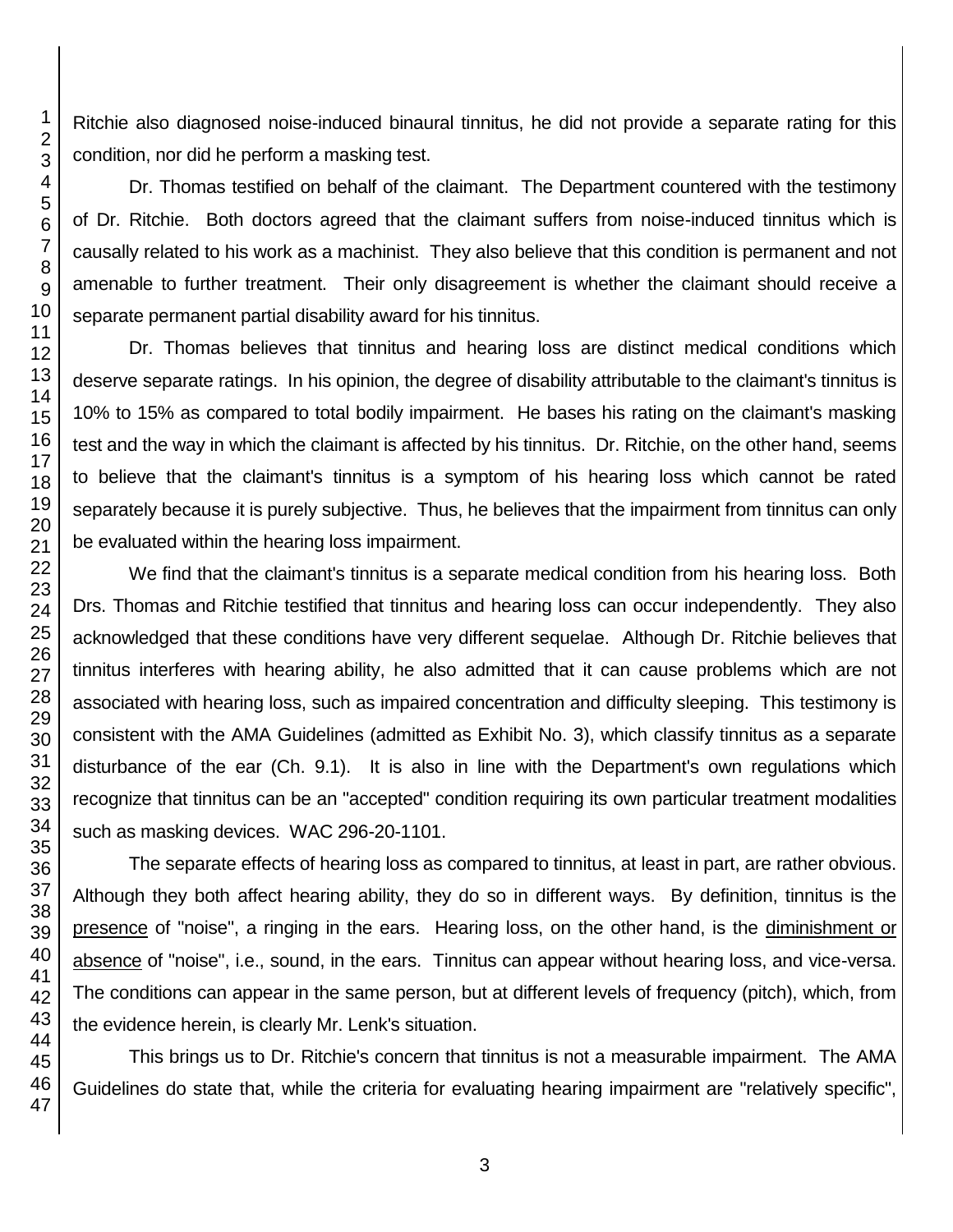tinnitus, on the other hand, is "not measurable". However, these same guidelines do not consider this to be a bar to rating the impairment caused by tinnitus. Under Ch. 9.1 of the AMA Guidelines, physicians are instructed to "assign a degree of impairment that is based on severity and importance, and is consistent with established values". This obviously involves some subjective judgment on the part of the physician, but there are many kinds of impairment ratings which involve some element of subjectivity. Dr. Thomas' solution to reduce the degree of subjective evaluation was to have the claimant undergo a masking test which, even Dr. Ritchie acknowledged is a valid diagnostic tool used by many examiners in the field of otolaryngology. While, as Dr. Ritchie said, a masking test cannot by itself measure the degree of impairment caused by tinnitus, it does provide the examiner with a means of quantifying the condition with some objectivity, by determining the intensity (loudness) and frequency level of the ringing sensation. We believe that this information can, in turn, be used as a reasonable medical basis to gauge the accuracy and reliability of the patient's complaints. In making this observation, we are not unmindful that the results of the masking test are dependent, in part, on the subjective responses of the patient. However, as Dr. Ritchie conceded, this is really no different from an audiogram which is the accepted test for evaluating hearing loss impairment, and which also has a subjective element inherent in its hearing loss measurements.

We also note that our courts have recognized that certain impairments are compensable even though they cannot be fully measured by objective tests. In Price v. Dep't of Labor & Indus., 101 Wn.2d 520 (1984), our State Supreme Court held that workers suffering from an industrially-related mental health condition are not required to present objective clinical evidence of worsening in order to have their claim reopened for additional benefits. In coming to this conclusion, the Court explained that psychiatric opinions are primarily based upon the patient's symptoms which are necessarily subjective in nature. Price at 528. It appears that workers with the medically-acknowledged condition of tinnitus face a similar situation, since such condition can affect them in much the same way as would a mental health impairment, (i.e., loss of sleep, loss of concentration, interference with interpersonal relations, etc.). Under these circumstances, we do not feel that it is reasonable to demand that workers such as Mr. Lenk be required to demonstrate, in a completely objective manner, that which medical technology may be as yet unable to precisely quantify.

Having determined that tinnitus is a separate impairment from hearing loss, manifested by some different functional responses, we now turn to the manner in which it should be rated. Tinnitus is not listed as a specified permanent partial disability under RCW 51.32.080, nor does it fall under any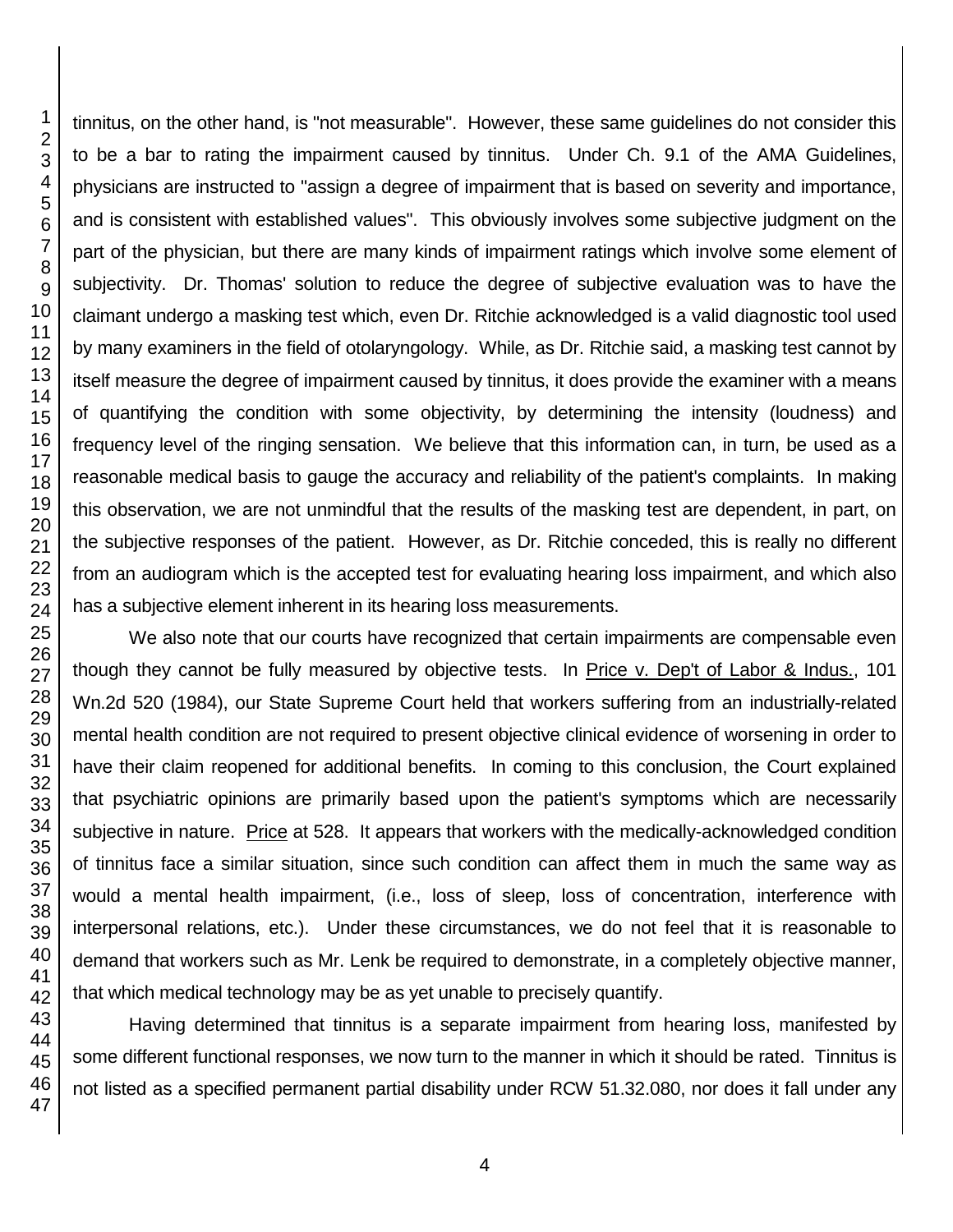of the categories of unspecified disabilities described in the Washington Administrative Code sections. WAC 296-20-200 et. seq. Nonetheless, this does not mean that tinnitus cannot be rated. WAC 296- 20-220(1)(o) provides that bodily areas which are not included in the categories and which do not involve loss of hearing, loss of central visual acuity, loss of an eye by enucleation, or loss of the extremities or use thereof, "shall" be assessed for impairment "in terms of percentage of total bodily impairment". As noted above, hearing loss and tinnitus are not synonymous; they have different functional effects on the ears. Thus, we find that it was appropriate for Dr. Thomas to evaluate Mr. Lenk's impairment due to tinnitus under the above-cited special rule for unspecified disabilities.

Because there is no category which covers Mr. Lenk's tinnitus, we feel that it is proper to evaluate his impairment by analogizing to those unspecified disabilities which are categorized. This is certainly in line with the AMA Guide's instruction to assess the impairment "consistent with established values". As noted, we believe that tinnitus is quite analogous to a mental health impairment because they both involve a subjective component and can cause similar disruptions in activities of daily living. Accordingly, we can use the rules for rating mental health impairments (WAC 296-20-340) as guides for our evaluation of Mr. Lenk's impairment due to tinnitus.

In opting for this approach, we do not suggest that the mental health categories should be mechanically applied to determine impairment ratings for tinnitus. Rather, we recognize that in many cases, the ultimate rating will fall between the various categories. For example, there is no guaranteeing that the increments of mental impairment, either in terms of describing the loss of function or in terms of the percentage of impairment, will correlate to increments of severity of tinnitus problems. We emphasize that we use the mental health impairment scheme by way of analogy only. Our decision in this matter does not prevent rating "between" categories as long as the rating is supported by the medical evidence of record and is not inconsistent with the descriptions of the mental health impairments.

In applying these principles to the facts at hand, we agree with Dr. Thomas that the claimant's industrially-related tinnitus is properly rated at a disability equal to 10% as compared to total bodily impairment. As previously noted, the masking test performed in September of 1990 measured the claimant's tinnitus at 94 decibels, which, in Dr. Thomas' opinion, is similar in intensity to a fire siren. In addition, the frequency (pitch) of the claimant's tinnitus is at a considerably higher level (8,000 hertz) than the frequencies of his ratable hearing loss (500 through 3,000 hertz). In other words, Mr. Lenk has an effect on his hearing functions due to his tinnitus which is not reflected in his permanent partial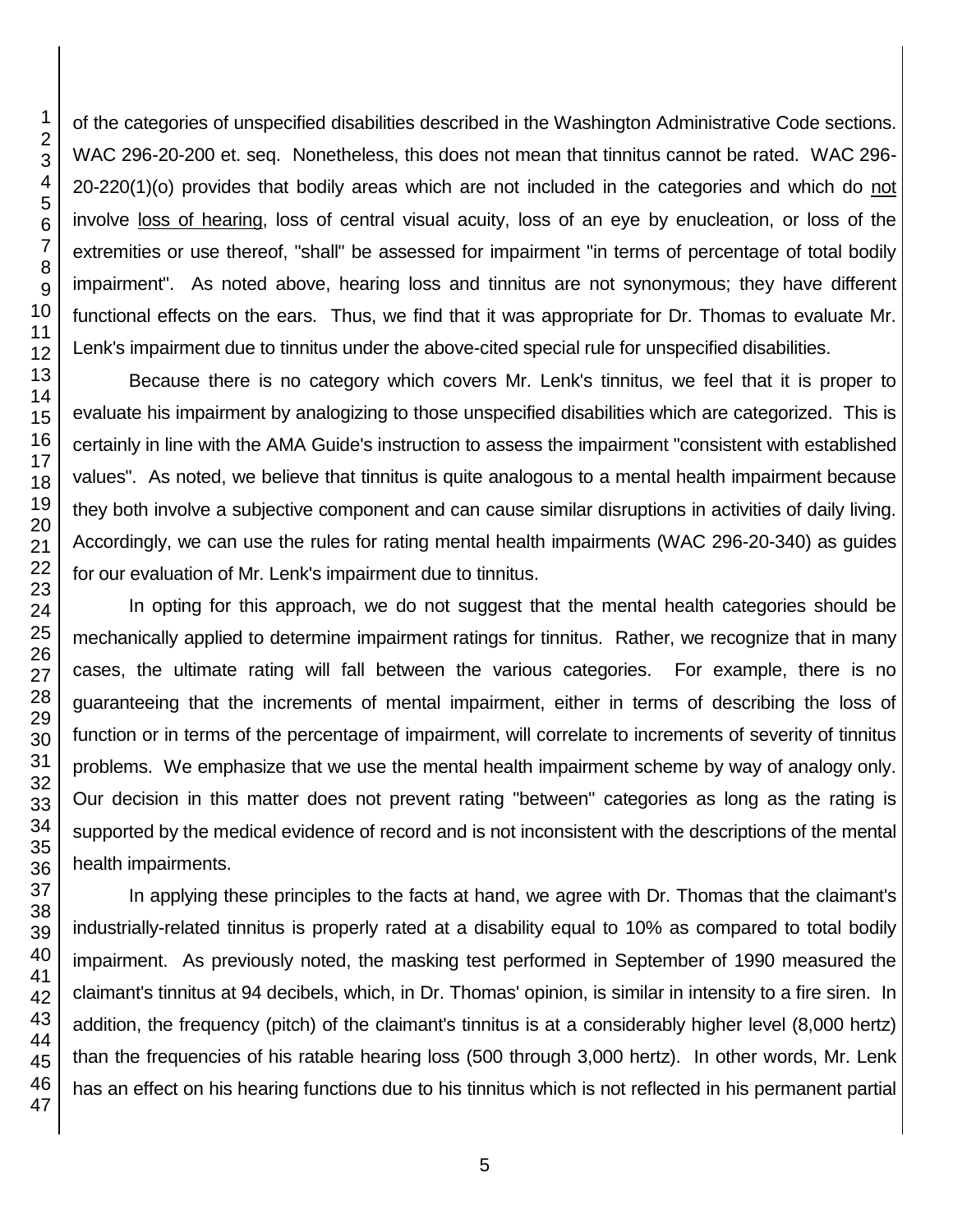disability award for binaural hearing loss based solely on the loss at the lower frequencies. Even Dr. Ritchie stated that, while presence of tinnitus at one of the four frequencies at which binaural hearing loss is rated would affect the percentage rating of such loss (i.e., would be encompassed within that rating), such would not be the case if the tinnitus was at higher levels outside of those frequencies.

Consistent with the results of the masking test showing an intense and high-pitched tinnitus, the claimant is frequently irritable, has difficulty sleeping nearly every night, and cannot understand conversations over the telephone. He also suffers severe headaches and is distracted due to impaired concentration. Given these disruptions in daily activities, we are satisfied that the claimant's impairment due to tinnitus most closely corresponds to the mild social and cognitive limitations contemplated under Category 2 of WAC 296-20-340. Although the rather severe results of Dr. Thomas' masking test (with which Dr. Ritchie stated he had no disagreement in light of his audiogram findings) might imply a greater impairment, there is no evidence that the claimant has lost interest in his usual daily activities or needs supervision to perform work activities, which factors are necessary and contemplated under any category above Category 2.

We must also note here that if the claimant's tinnitus was at frequency levels by which binaural hearing loss is measured, our decision could very well be different, since in such a situation, according to the evidence in this record, the tinnitus itself would affect and be encompassed within the binaural hearing loss percentage rating. A rating determination under such a factual scenario must necessarily await another case, with its medical evidence specifically addressed thereto.

Finally, we feel constrained to address Mr. Edward Wright's contention in his Petition for Review that his company, Western Wright Marine, Inc., should not be held solely responsible for Mr. Lenk's occupationally-related hearing problems; although, as a legal matter, that issue is not before us in this narrowly defined appeal.

Mr. Wright points out that Mr. Lenk was exposed to high noise levels as a machinist for many years before, and for a period of time after, his employment period with Western Wright Marine, Inc. In fact, his work for this company was all in the year 1988. Mr. Wright states that the corporation was dissolved as of the end of 1988, and that new owners commenced operating the plant in 1989, and Mr. Lenk was rehired and worked for them in 1989 and 1990. These facts are corroborated by Mr. Lenk's own testimony. The same type of machinery work was continued with the same equipment, under the business name of Western Wright Marine, but with the word "Incorporated" being dropped from the name. It is also possible that Mr. Lenk may have done some machinist work for other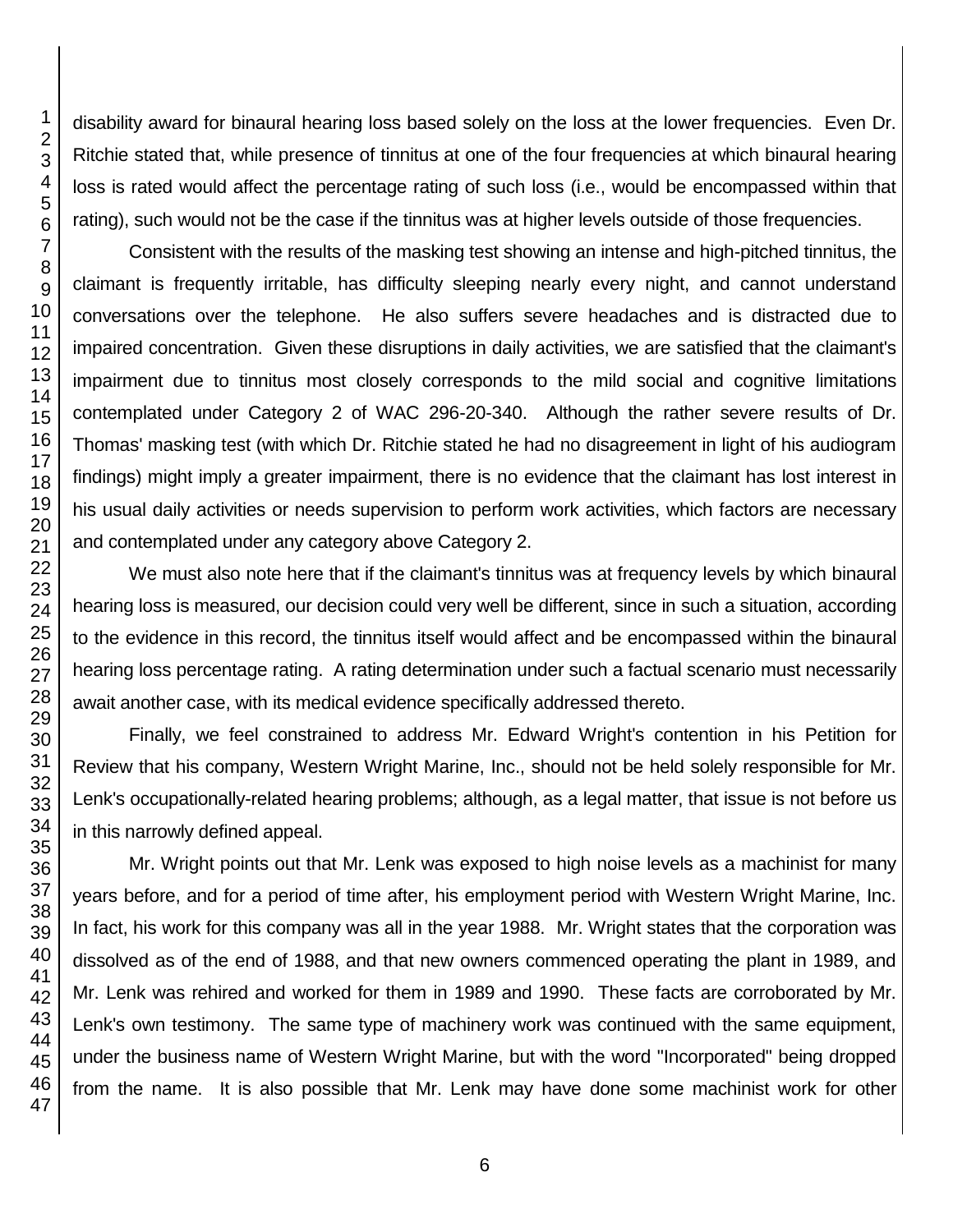employers in this state, after moving here in 1982 and prior to going to work for Mr. Wright in 1988; however, our testimonial record is not clear on this point. In light of this employment history, Mr. Wright argues that most, if not all, of the costs of this claim should be charged to other employers.

In this regard, our industrial appeals judge's Proposed Decision and Order found that Mr. Lenk's last injurious exposure to high levels of occupational noise occurred during his employment at Western Wright Marine, Inc. Based on the record before us, and in view of the limited issue we were called upon to decide (i.e., solely whether or not Mr. Lenk's tinnitus condition warrants a permanent partial disability award) such a finding should not be made, and is very possibly incorrect. While Mr. Lenk's occupational exposure at Western Wright Marine, Inc., was no doubt injurious, it may not have been his "last" injurious exposure. That exposure appears to have occurred during his work for the successor employer, Western Wright Marine (with no "Inc.") in 1989 and 1990. If such is the case, the Department of Labor and Industries may possibly charge all costs of this claim to the industrial insurance account of Western Wright Marine, under the "last injurious exposure rule" which is used to assign liability between successive insurers for occupational disease benefits. This rule requires that the insurer "on the risk" during the most recent exposure, that has a causal relationship to the occupational condition, is solely liable for the costs of the claim. Weyerhaeuser Company v. Tri, 117 Wn.2d 128 (1991).

On the other hand, the Department has another rule regarding proration of costs resulting from occupational disease claims, WAC 296-17-870(6). This rule applies to such claims involving a worker's exposure to the "disease hazard" while working for two or more employers who are insured under the State Fund. The rule provides that the Department shall prorate the costs of the claim to each period of employment involving exposure to the hazard. If the Department applies this rule to the costs of this claim, such costs would be proportionately shared with Western Wright Marine, and perhaps with other employers in this state for whom Mr. Lenk may have done machinist work in the 1982 to 1988 period.

As noted above, it is not within this Board's jurisdiction in this appeal to determine how the Department should allocate the costs of this claim to potentially liable employers. That determination must rest with the Department's underwriting and premium rating staffs, following our remand of this claim to the Department.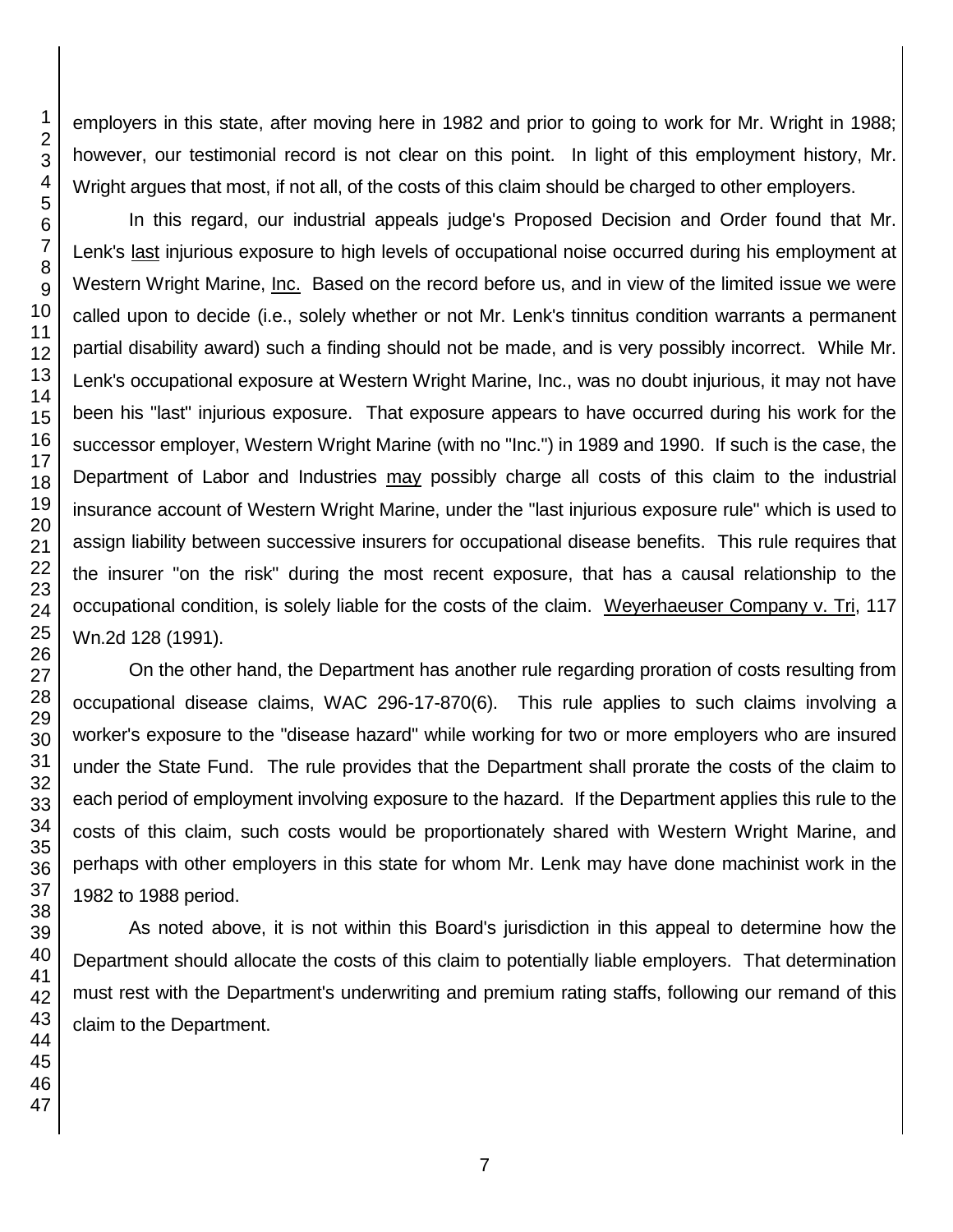After consideration of the Proposed Decision and Order and the Petition for Review filed thereto, and a careful review of the entire record before us, we enter the following findings and conclusions:

# **FINDINGS OF FACT**

1. On March 11, 1991, Robert K. Lenk, Sr., filed his application for benefits with the Department of Labor and Industries alleging that he had suffered hearing loss while in the employ of Western Wright Marine, Inc. On June 28, 1991, the Department issued an order which allowed the claim, granted him an award for permanent partial disability equal to 28.43% of complete hearing loss in both ears, and thereupon closed the claim. After a Protest and Request for Reconsideration filed by the claimant on August 9, 1991, raising the issue of compensability of his tinnitus condition, the Department issued an order on November 25, 1991, affirming the prior order.

On December 4, 1991, Mr. Lenk filed his Notice of Appeal with the Board of Industrial Insurance Appeals from the November 25, 1991 Department order, raising the sole issue of compensation for his tinnitus. On January 9, 1992, the Board issued an order which granted the appeal.

- 2. Mr. Lenk is a 53 year old man who has worked for over 30 years as a machinist. In this capacity, the claimant was exposed to high noise levels. He did not wear protective hearing devices, except on an intermittent basis. In 1988, while working as a machinist for Western Wright Marine, Inc., the claimant began to notice a constant, high pitched ringing noise in his ears. Prior to this time, he had experienced a gradual loss of hearing in both ears.
- 3. As a proximate and natural consequence of his many years of occupational exposure to machine noise while working as a machinist, including the years of 1988, 1989, and 1990 when he engaged in such work for Western Wright Marine, Inc., and for its successor, Western Wright Marine, the claimant developed binaural hearing loss and tinnitus. Exposure to high noise levels was a distinctive condition of the claimant's employment as a machinist.
- 4. As of November 25, 1991, the claimant had binaural hearing loss as demonstrated by an audiogram, at the 1,500, 2,000, 3,000, and 4,000 hertz frequencies, with recovery at the 6,000 hertz level. In addition, he had tinnitus, as measured by a masking test, at the intensity of 94 decibels bilaterally at the frequency of 8,000 hertz.
- 5. As of November 25, 1991, the claimant had the following mild social and cognitive limitations due to his tinnitus at the 8,000 hertz frequency: frequent irritability; difficulty understanding conversations over the telephone; problems reading and following directions due to impaired concentration; and frequent substantial sleep disturbances. These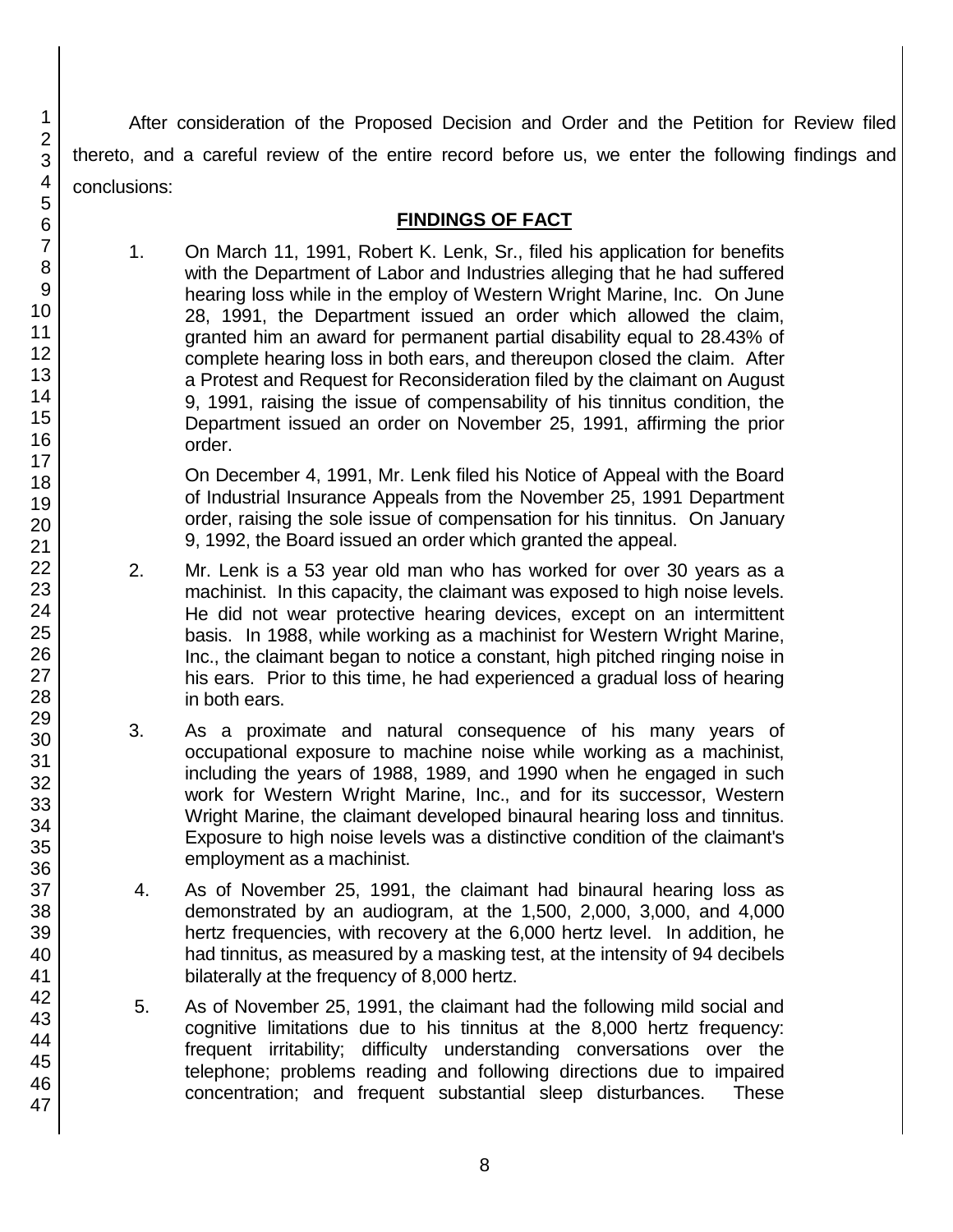limitations on his normal function were not related to his bilateral hearing loss at the lower hertz frequencies.

- 6. As of November 25, 1991, the claimant's hearing loss causally related to his occupational exposure was fixed and stable and resulted in permanent partial disability equal
- 7. As of November 25, 1991, the claimant's tinnitus causally related to his occupational exposure was fixed and stable and resulted in permanent partial disability equal to 10% as compared to total bodily impairment.

## **CONCLUSIONS OF LAW**

- 1. The Board of Industrial Insurance Appeals has jurisdiction over the parties and the subject matter to this appeal.
- 2. The claimant's hearing loss and tinnitus are compensable as occupational diseases within the meaning of RCW 51.08.140.
- 3. As of November 25, 1991, the claimant had a permanent partial disability due to hearing loss equal to 28.43% of complete hearing loss in both ears, within the meaning of RCW 51.32.080.
- 4. As of November 25, 1991, the claimant had a permanent partial disability due to tinnitus equal to 10% as compared to total bodily impairment within the meaning of RCW 51.32.080 and WAC 296-20-220(1)(o).
- 5. The order of the Department of Labor and Industries dated November 25, 1991, which affirmed an order of the Department dated June 28, 1991, which order granted Mr. Lenk an award for permanent partial disability equal to 28.43% of complete hearing loss in both ears and closed the claim, is incorrect in part and is reversed, and the claim is remanded to the Department with directions to grant Mr. Lenk said award for permanent partial disability for hearing loss equal to 28.43% of complete hearing loss in both ears, to accept the tinnitus condition, to grant Mr. Lenk an award for permanent partial disability for tinnitus equal to 10% as compared to total bodily impairment, and thereupon to close the claim.

## It is so ORDERED.

Dated this 12<sup>th</sup> day of May, 1993.

## BOARD OF INDUSTRIAL INSURANCE APPEALS

| /s/                        |             |
|----------------------------|-------------|
| <b>S. FREDERICK FELLER</b> | Chairperson |
| /s/                        |             |
| FRANK E. FENNERTY, JR.     | Member      |
| /s/                        |             |
| PHILLIP T. BORK            | Member      |
|                            |             |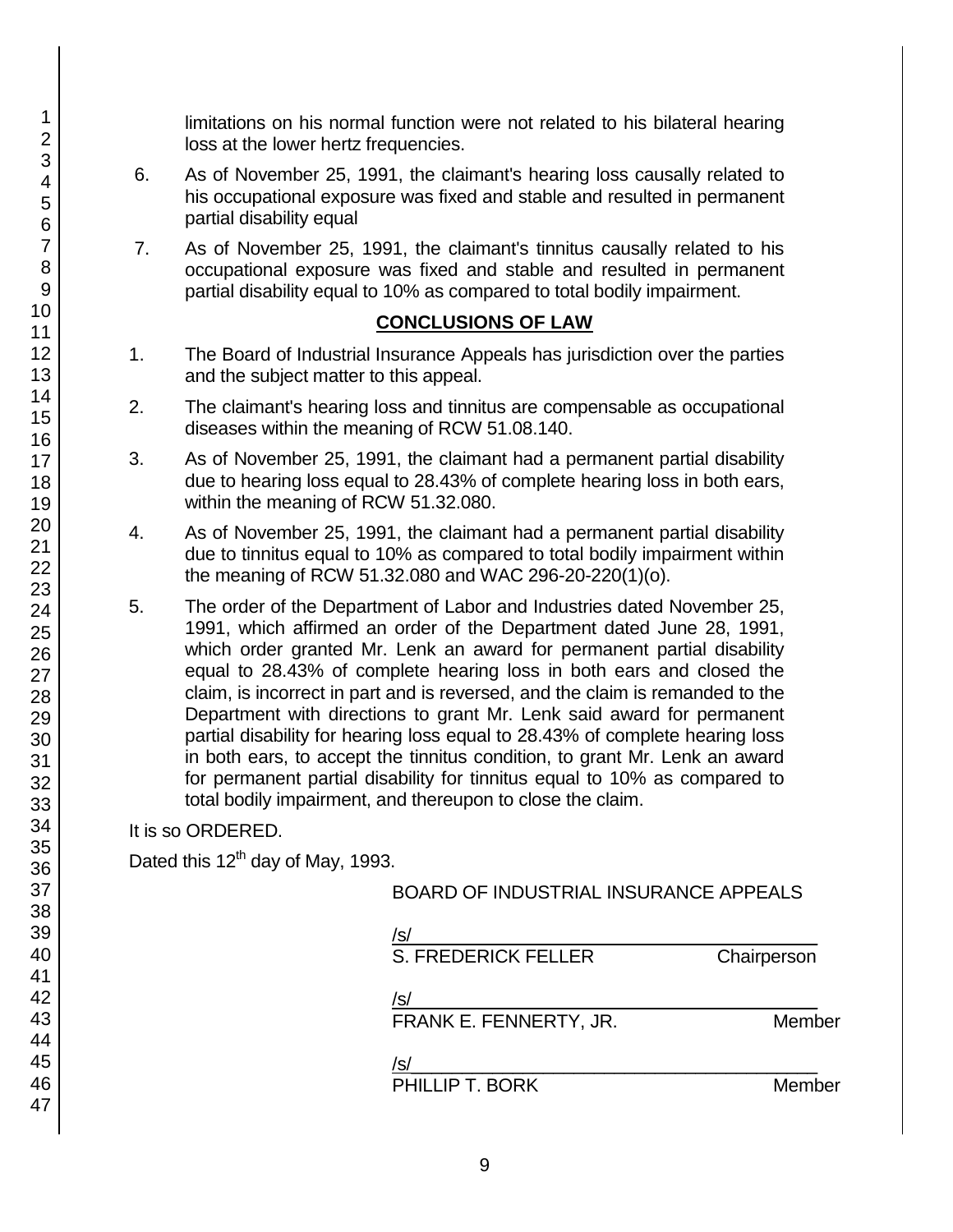### **SPECIAL ADDITIONAL STATEMENT**

I have joined my colleagues in the foregoing decision, because the evidence in the record is very clear that Mr. Lenk does have a substantial tinnitus condition in addition to his bilateral sensorineural hearing loss; that such tinnitus condition is at a high level of frequency (pitch) not encompassed by his ratable hearing loss at the lower frequency levels; and that the effects on his normal functions by reason of the tinnitus are in addition and unrelated to the effect of his hearing loss. However, two things disclosed by this record disturb me.

(1) Dr. Thomas has been the subject of at least two proceedings before the Medical Disciplinary Board based on serious unethical and improper actions connected with his medical practice, for which he is now under a probationary period imposed by that Board, involving close monitoring of details of his practice and several other sanctions imposed on him. He is, however, entitled to continue to practice during the probation, subject to compliance with all terms thereof. Suffice it to say that the ethical violations involved raise substantial doubts about Dr. Thomas' honesty, trustworthiness, and morality.

However, I accept Dr. Thomas' opinions on the existence of Mr. Lenk's tinnitus, its intensity and frequency level, the deleterious effects it has on his normal functioning, and the justification for assigning it an impairment rating separate from the bilateral hearing loss rating in this case. This acceptance is not because of any great credibility attached to Dr. Thomas, but because, on all these salient medical points, his opinions are effectively corroborated by those of Dr. Ritchie! Dr. Ritchie's only departure appears to be that since effects of tinnitus are not "measurable", that is not sufficiently objective to allow an impairment rating to be determined. We have exhaustively set forth in our decision the reasons why this is not so.

(2) The record strongly suggests that Dr. Thomas is absolutely the only otolaryngologist in this state who will rate impairment from tinnitus. This is puzzling, if true, in view of the Department rule recognizing tinnitus as an acceptable condition; the AMA guidelines recognizing it as a condition which is subject to an impairment rating; the apparent general acceptance of those guidelines in evaluating hearing-related problems; and the rule in WAC 296-20-220(1)(o) setting forth that bodily disabilities not specified in RCW 51.32.080 and not included in the categories of unspecified disabilities shall be assessed for impairment in terms of "percentage of total bodily impairment".

The record reflects that there are Tinnitus Clinics at both the University of Washington and University of Oregon Medical Schools, and the masking test and its proper application for determining